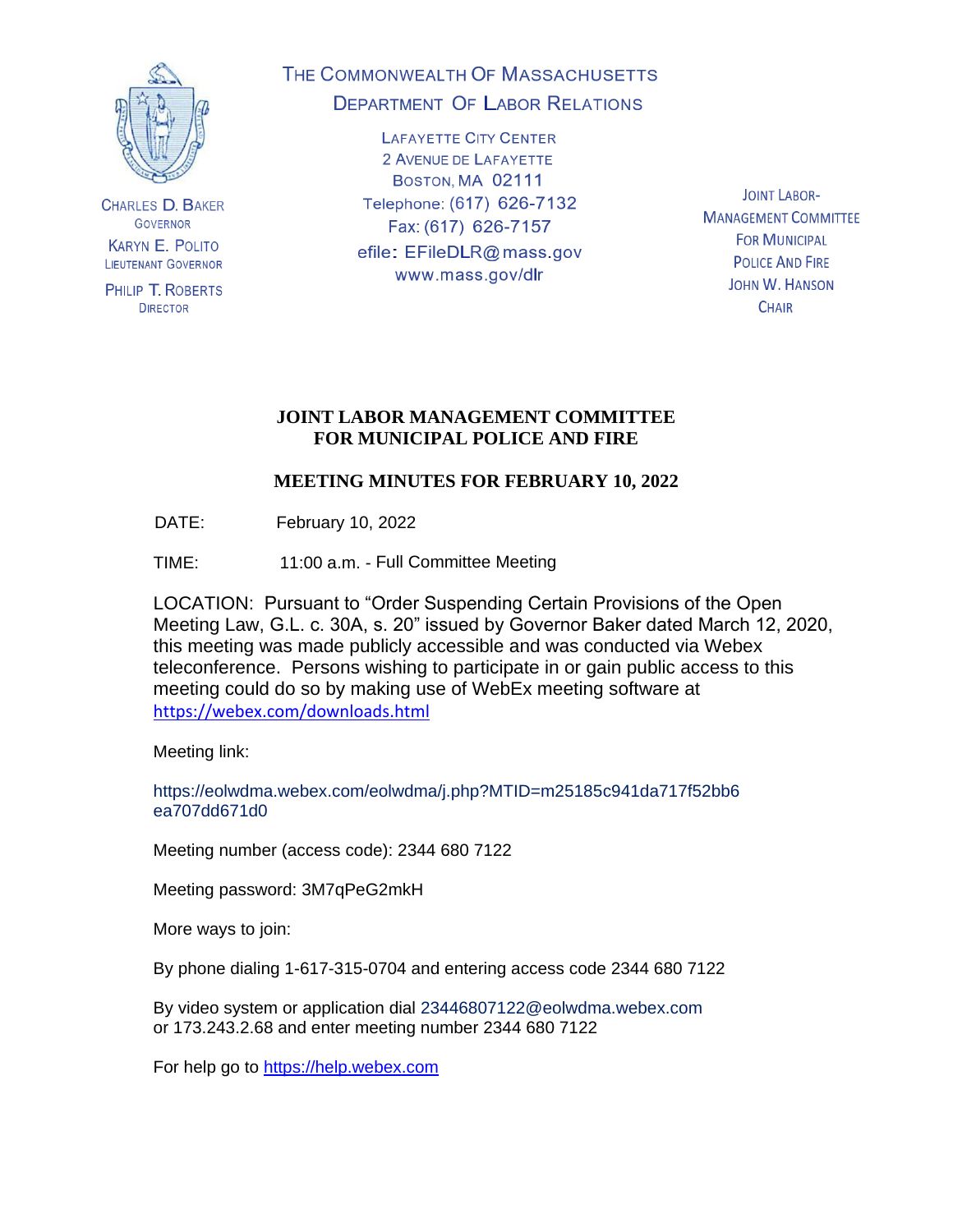**Committee Members Present:** Chairman Hanson; Police**:** Andrews, Perreira; Management: Goldsmith, Johnson, Ansaldi.

**Alternates Present:** Fire: Cross, Keene, Young; Police: Nelson, T. Reddy, Kenneally, Gibney; Management: McCall, Mazzucco.

**Staff Present:** Cummings**,** Driscoll**,** Hubley, Morgado.

**Others Present:** Philip Roberts (DLR), David Koffman (MMA)

#### **OPEN SESSION**

Chairman Hanson called the meeting to order at 11:04 A.M.

The meeting was recorded by Chairman Hanson.

- o *Administrative updates:*
	- $\circ$  Vote to accept the full Committee meeting minutes from January 13, 2021.

## **Motion by Cross, seconded by Goldsmith: to accept the minutes from the Committee meeting on January 13, 2021.**

#### **The Motion passed unanimously.**

o Mr. Cross raised a question as to when the Committee might start inperson 3(a) hearings. Speaking for DLR, Mr. Roberts thought that inperson hearings at DLR might start in April or May but noted that decisions about in-person JLMC hearings would be up to Chairman Hanson. Mr. Hanson hoped that full Committee meetings would continue to be held remotely in the future so as to facilitate the better attendance that we have seen under the Governor's emergency order.

## *Review and Act on the following Petition, Jurisdiction and Awaiting Funding List (AFL) Cases*

1. JLM-21-8988 Wayland Fire DJM,JOEH Vote on Jurisdiction

Mr. Hubley briefed the Committee.

**Motion by Cross, seconded by Goldsmith: to take jurisdiction in the case of the Wayland Firefigters, Local 1978 and the Town of Wayland, JLM-21-8988.**

**The Motion passed unanimously.**

**Motion by Cross, seconded by Goldsmith: to assign the following Committee members to the case of Wayland Firefighters, Local 1978 and the Town of Wayland, JLM-21-8988: Keene for Fire and Aicardi for Management or substitutes as so designated and approved by the Fire and Management Chairs respectively.**